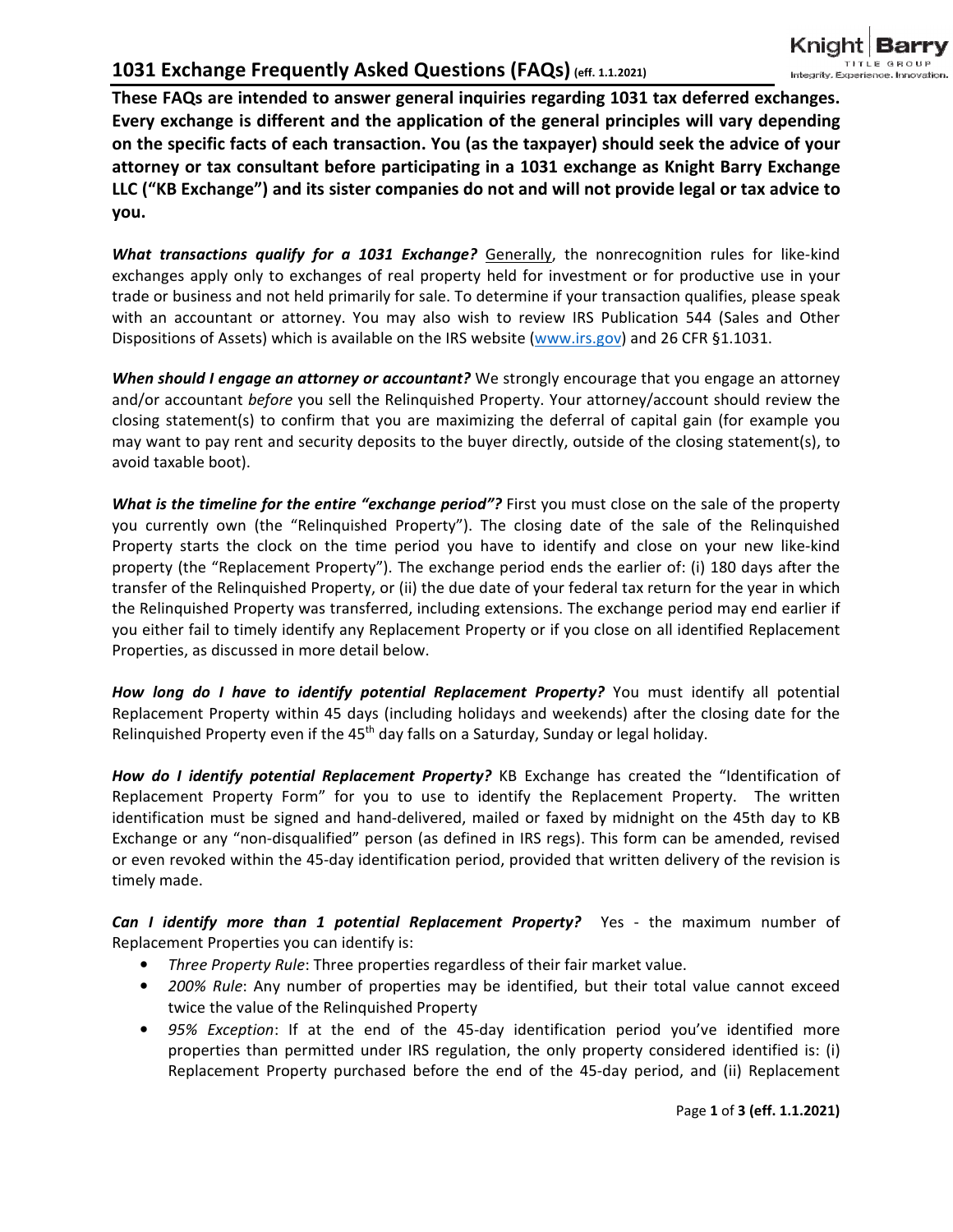Property identified within the 45-day period and purchased before the end of the exchange period but only if the fair market value of the property is at least 95% of the total fair market value of all identified Replacement Properties.

*How long do I have to buy my Replacement Property?* You must acquire the Replacement Property the earlier of: (i) 180 days after the transfer of the Relinquished Property, or (ii) the due date of your federal tax return for the year in which the Relinquished Property was transferred, including extensions.

*Where will my money be during the exchange period?* KB Exchange will deposit the exchange funds into our custodial escrow account. For an additional fee, the escrow account may be interest bearing (see schedule of fees below).

*What do I do when I'm ready to buy my Replacement Property*? Contact Kat Sanford at Knight Barry (414-727-4545 or kat@knightbarry.com) and provide information about the closing.

*What if I identified 1 or more Replacement Properties within the 45-days but then later decide not to purchase all of the identified Replacement Properties – when can I get my money back?* If you've identified 1 or more Replacement Properties within the 45-day identification period, and you are now beyond the 45-day identification period, IRS regulations dictate that KB Exchange must hold onto the money until you've either purchased ALL of the identified Replacement Property or the 180-day exchange period has expired. The one small exception to this rule is if your failure to purchase the Replacement Property is because of a circumstance beyond your control and the control of any "disqualified person".

*But wait, isn't this my money, can't I change my mind, decide to pay the capital gains tax and get my money back before the 180-days?* Unfortunately, IRS regulations say no.